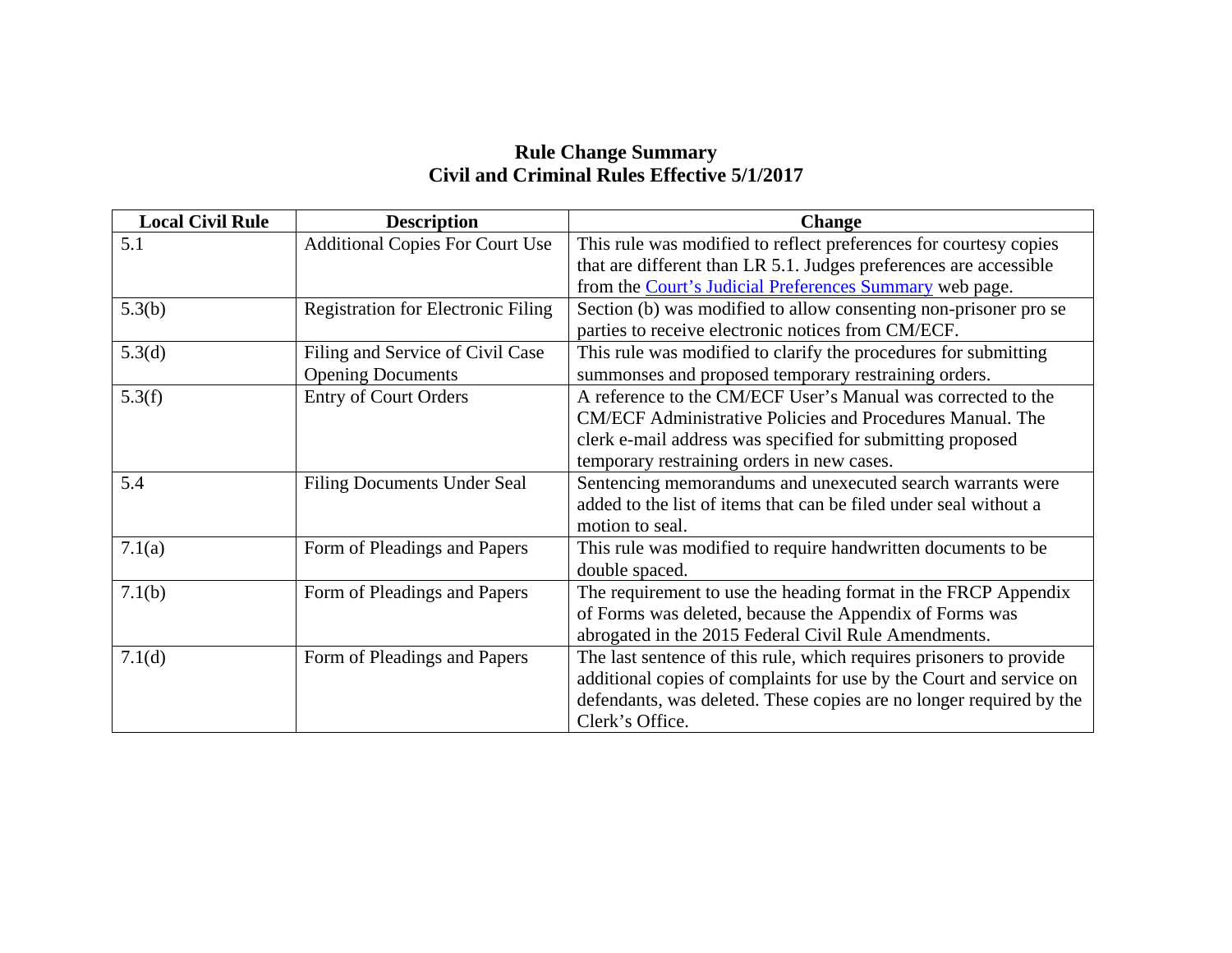<span id="page-1-0"></span>

| <b>Local Civil Rule</b>  | <b>Description</b>                                                                                             | <b>Change</b>                                                                                                                                                                                                                                                                                                                                                                                                |
|--------------------------|----------------------------------------------------------------------------------------------------------------|--------------------------------------------------------------------------------------------------------------------------------------------------------------------------------------------------------------------------------------------------------------------------------------------------------------------------------------------------------------------------------------------------------------|
| 7.3(d), $56.1(c)$ , 72.4 | <b>Motion Practice; Summary</b><br><b>Judgment Motions</b> ; Objections<br>and Responses to<br>Recommendations | Maximum page limits for computer generated documents were<br>replaced by a maximum word count for filers creating documents<br>with computers. Using different types of fonts permissible under<br>LR $7.1(a)$ can lead to significant variations in the number of pages.<br>A word count gives filers the ability choose font that is easiest to<br>read rather than what can put the most words on a page. |
|                          |                                                                                                                | The number of allowable words was calculated after referring to<br>Federal Rule of Appellate Procedure. FRAP 32 currently allows a<br>maximum of 30 pages or 14,000 words and will be reduced to 30<br>pages or 13,000 words on $12/1/16$ . The proposed word count of<br>9,000 words instead of 20 pages approximates the middle of the<br>current and future appellate count. <sup>1</sup>                 |
| 7.3(e)                   | Motion Practice – Movant's<br><b>Supporting Documents and Briefs</b>                                           | Clarify that supporting documents can be added to motions or<br>briefs.                                                                                                                                                                                                                                                                                                                                      |
| $7.3(f)$ and (h)         | Motion Practice – Responses and<br>Replies                                                                     | The time set for filing responses and replies to discovery motions is<br>shortened to 14 and 7 days.                                                                                                                                                                                                                                                                                                         |
| 7.4                      | <b>Ex Parte Motions</b>                                                                                        | The last two sentences of the rule were deleted. A motion<br>requesting permission to file an ex parte motion should not include<br>the ex parte motion as an attachment. The ex parte motion should<br>be filed as a separate sealed event.                                                                                                                                                                 |
| $11.1$ (new)             | Persons Appearing Pro Se in<br>Civil and Criminal Cases                                                        | This rule requires <i>pro se</i> litigants to keep the Court advised of any<br>address changes.                                                                                                                                                                                                                                                                                                              |

<sup>&</sup>lt;sup>1</sup> The calculation for the 9,000 word count can be made by finding the halfway point between the current and future appellate rule ((14,000) words  $+13,000$  words) $/2 = 13,500$  and multiplying the result by the ratio of the local rule page count to the appellate rule page count (20 pages/30 pages = .66667). The full formula is (14,000+13,000)/2 times .66667 = 9,000.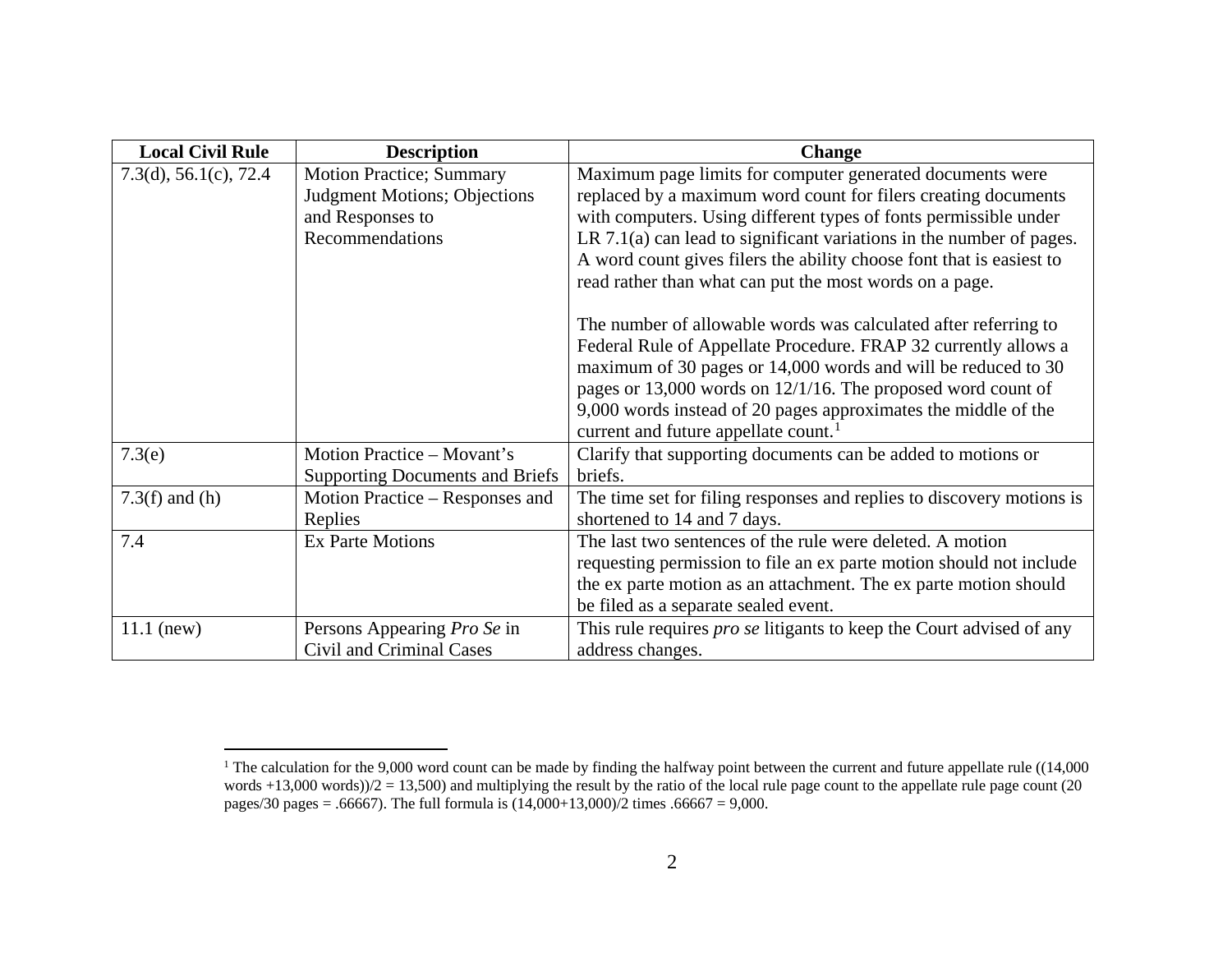| <b>Local Civil Rule</b> | <b>Description</b>                               | <b>Change</b>                                                                                                                                                                                                                                                                               |
|-------------------------|--------------------------------------------------|---------------------------------------------------------------------------------------------------------------------------------------------------------------------------------------------------------------------------------------------------------------------------------------------|
| 16.1                    | <b>Requirement for Initial Pretrial</b><br>Order | This rule was modified to exempt cases where all defendants are<br>pro se from the timing and sequence of discovery provisions under                                                                                                                                                        |
|                         |                                                  | Rule $26(d)$ .<br>The rule was clarified to specify that for cases involving <i>pro se</i><br>parties, discovery shall not commence prior the entry of an initial<br>scheduling order.                                                                                                      |
|                         |                                                  | For cases where the plaintiff is <i>pro se</i> , parties are instructed that<br>they may file Rule 26(f) reports.                                                                                                                                                                           |
| 16.2 and 16.3           | Rule 26(f) Reports                               | These rules were modified to require parties to discuss postponing<br>or limiting discovery when there is a pending dispositive motion.<br>See proposed modifications to LR 26.1 below for further detail.                                                                                  |
| 26.1                    | Differentiated Case Management<br>and Discovery  | Rule $26.1(a)$ was modified to require parties to address in their<br>26(f) reports whether there is any reason to delay or postpone<br>discovery. The most common example would occur when there is a<br>pending motion that could dispose of the entire case or of<br>significant issues. |
|                         |                                                  | Section (a) was also modified to clarify that the discovery start time<br>in the three case management tracks begins to run on the date<br>specified in the initial pretrial order.                                                                                                         |
| 26.2(e)                 | Protective Orders                                | Section (e) was added to specify that responses to motions for<br>protective orders are due within 14 days, and replies to responses<br>are due within 7 days.                                                                                                                              |
| 37.1(a)                 | Motions to Compel Discovery                      | Section (c) was added to specify that responses to motions to<br>compel discovery are due within 14 days, and replies to responses<br>are due within 7 days.                                                                                                                                |
| 40.1(c)                 | <b>Final Pretrial Preparation</b>                | A word count limit for trial briefs comparable to the motion<br>briefing limits was added to this rule.                                                                                                                                                                                     |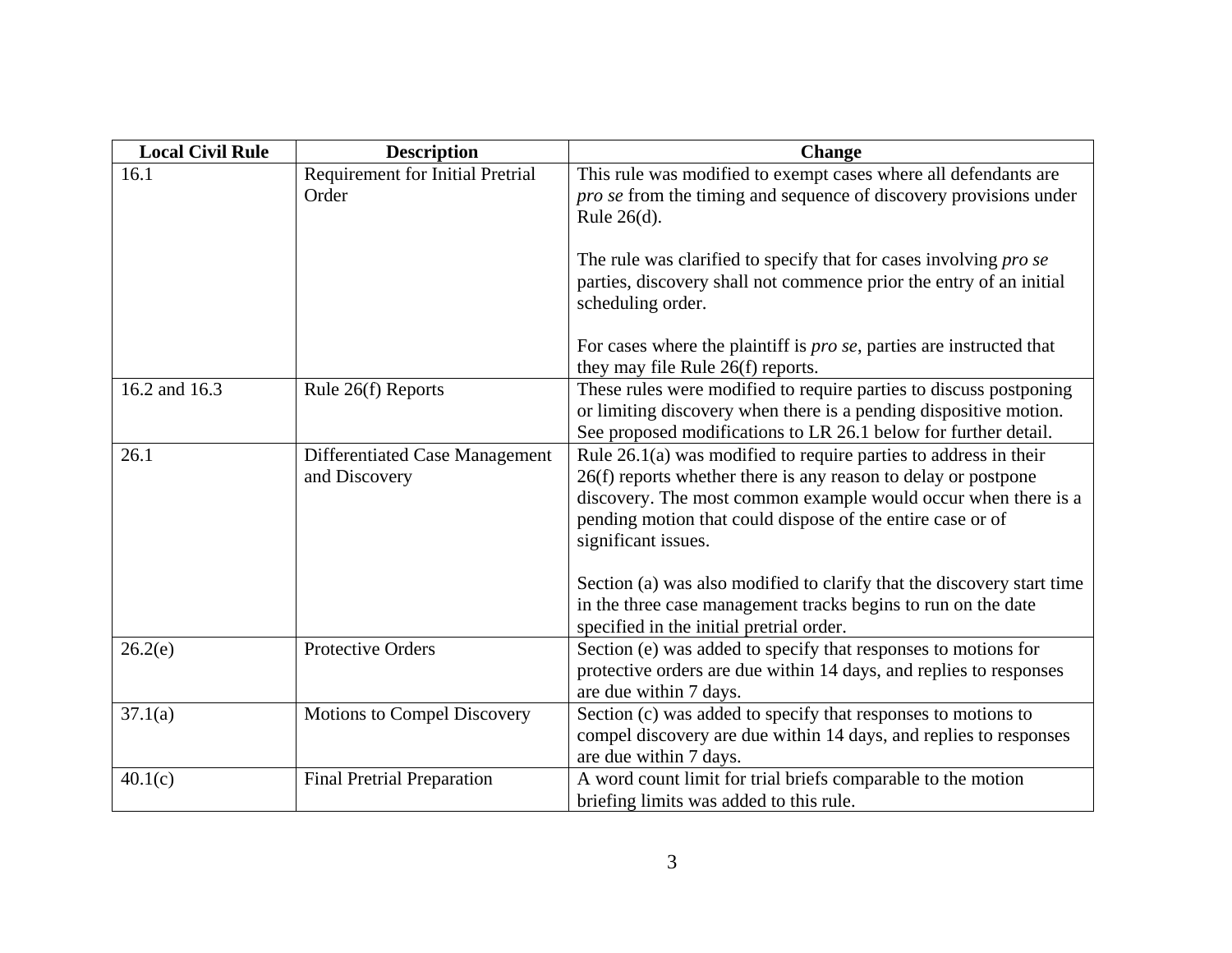| <b>Local Civil Rule</b> | <b>Description</b>              | <b>Change</b>                                                         |
|-------------------------|---------------------------------|-----------------------------------------------------------------------|
| 67.1                    | Deposit and Disbursement of     | This rule has been changed to give procedures for depositing          |
|                         | <b>Registry Funds</b>           | registry funds. Unless otherwise ordered, all registry funds will be  |
|                         |                                 | deposited with the Treasury using the Court Registry                  |
|                         |                                 | Investment System (CRIS) administered by the Administrative           |
|                         |                                 | Office of the U.S. Courts.                                            |
| 83.1(b)                 | Attorneys – Eligibility and     | This rule was changed to clarify that admittance orders or            |
|                         | Admissions                      | certificates of good standing from neighboring North Carolina         |
|                         |                                 | districts can be used for attorney admissions.                        |
| 83.1(e)                 | Withdrawal of Appearance        | The change to this rule requires attorneys to serve their clients     |
|                         |                                 | when filing a motion to withdrawal without substitution of counsel.   |
| 83.9d                   | Selection of the Mediator       | This rule was changed to clarify that parties to a case should submit |
|                         |                                 | (and not file) any statement regarding an agreed-upon mediator.       |
| 83.10h(a)               | Reinstatement                   | For clarification purposes, the word "actively" was added to the      |
|                         |                                 | first sentence to read as "An attorney actively suspended for 3       |
|                         |                                 | months."                                                              |
| 103.6(a)                | <b>Final Contentions</b>        | The reference to LR $303.1(c)$ and (d) was changed to the correct     |
|                         |                                 | reference of LR $103.1(c)$ and (d).                                   |
| 103.7                   | <b>Amendment to Contentions</b> | The reference to LR 303.6 was changed to the correct reference of     |
|                         |                                 | LR 103.6.                                                             |